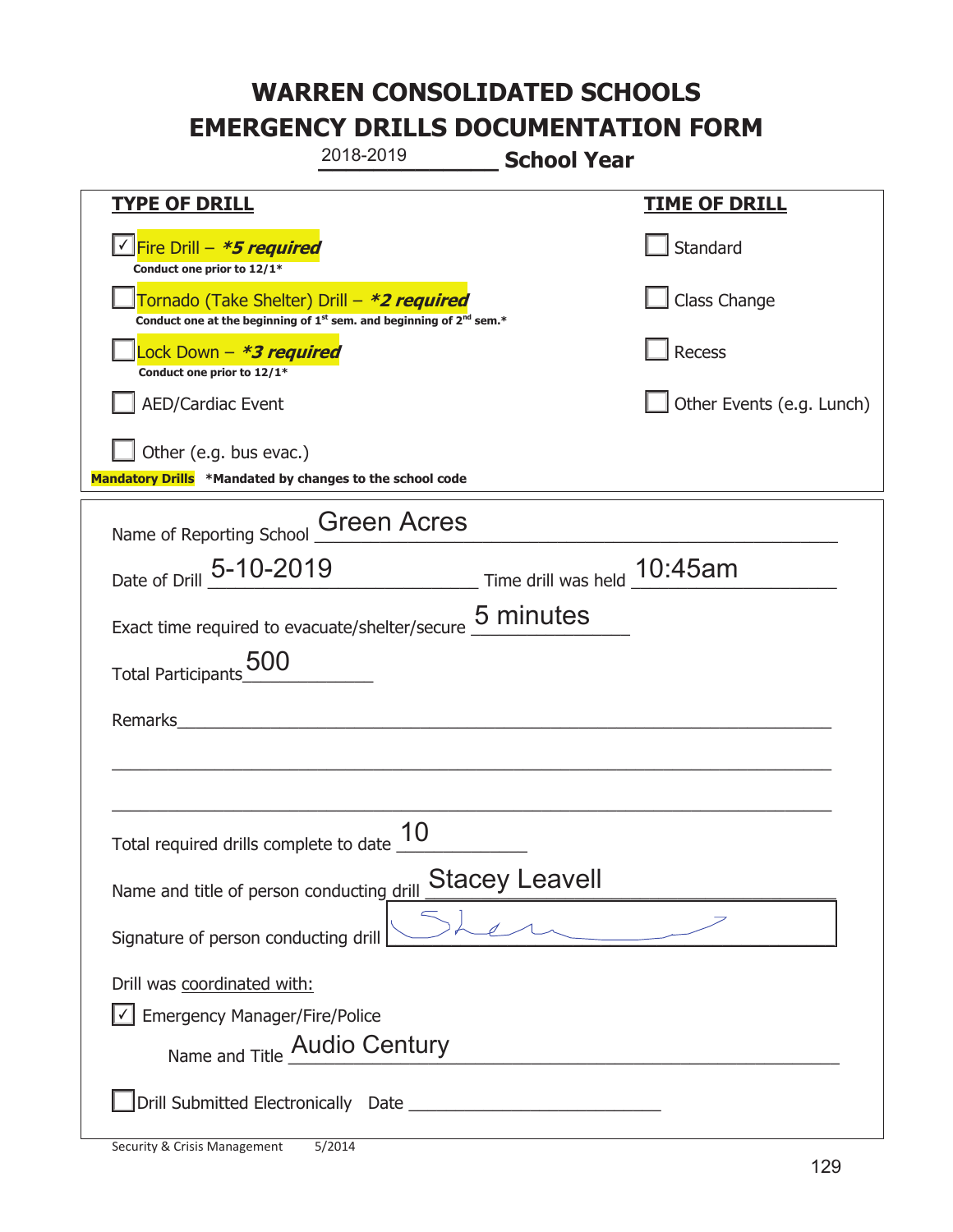|                                                                                    | 2018-2019                                                                                   | <b>School Year</b>    |                           |
|------------------------------------------------------------------------------------|---------------------------------------------------------------------------------------------|-----------------------|---------------------------|
| <b>TYPE OF DRILL</b>                                                               |                                                                                             |                       | <b>TIME OF DRILL</b>      |
| √ Fire Drill – <b>*5 required</b><br>Conduct one prior to 12/1*                    |                                                                                             |                       | Standard                  |
| Tornado (Take Shelter) Drill – *2 required                                         | Conduct one at the beginning of 1 <sup>st</sup> sem. and beginning of 2 <sup>nd</sup> sem.* |                       | Class Change              |
| Lock Down - <b>*3 required</b><br>Conduct one prior to 12/1*                       |                                                                                             |                       | <b>Recess</b>             |
| <b>AED/Cardiac Event</b>                                                           |                                                                                             |                       | Other Events (e.g. Lunch) |
| Other (e.g. bus evac.)<br>Mandatory Drills *Mandated by changes to the school code |                                                                                             |                       |                           |
| Name of Reporting School Creen Acres                                               |                                                                                             |                       |                           |
| Date of Drill 4-16-2019                                                            | Time drill was held 2:30pm                                                                  |                       |                           |
| Exact time required to evacuate/shelter/secure 5 minutes                           |                                                                                             |                       |                           |
| Total Participants                                                                 |                                                                                             |                       |                           |
| Remarks                                                                            | <u> 1980 - John Stein, amerikansk politiker (</u>                                           |                       |                           |
|                                                                                    |                                                                                             |                       |                           |
|                                                                                    |                                                                                             |                       |                           |
| Total required drills complete to date $\underline{\mathsf{9}}$                    |                                                                                             |                       |                           |
| Name and title of person conducting drill                                          |                                                                                             | <b>Stacey Leavell</b> |                           |
| Signature of person conducting drill                                               |                                                                                             | $\sim$ $\sim$ $\sim$  |                           |
| Drill was coordinated with:                                                        |                                                                                             |                       |                           |
| <b>Emergency Manager/Fire/Police</b>                                               |                                                                                             |                       |                           |
| Name and Title Audio Century                                                       |                                                                                             |                       |                           |
|                                                                                    |                                                                                             |                       |                           |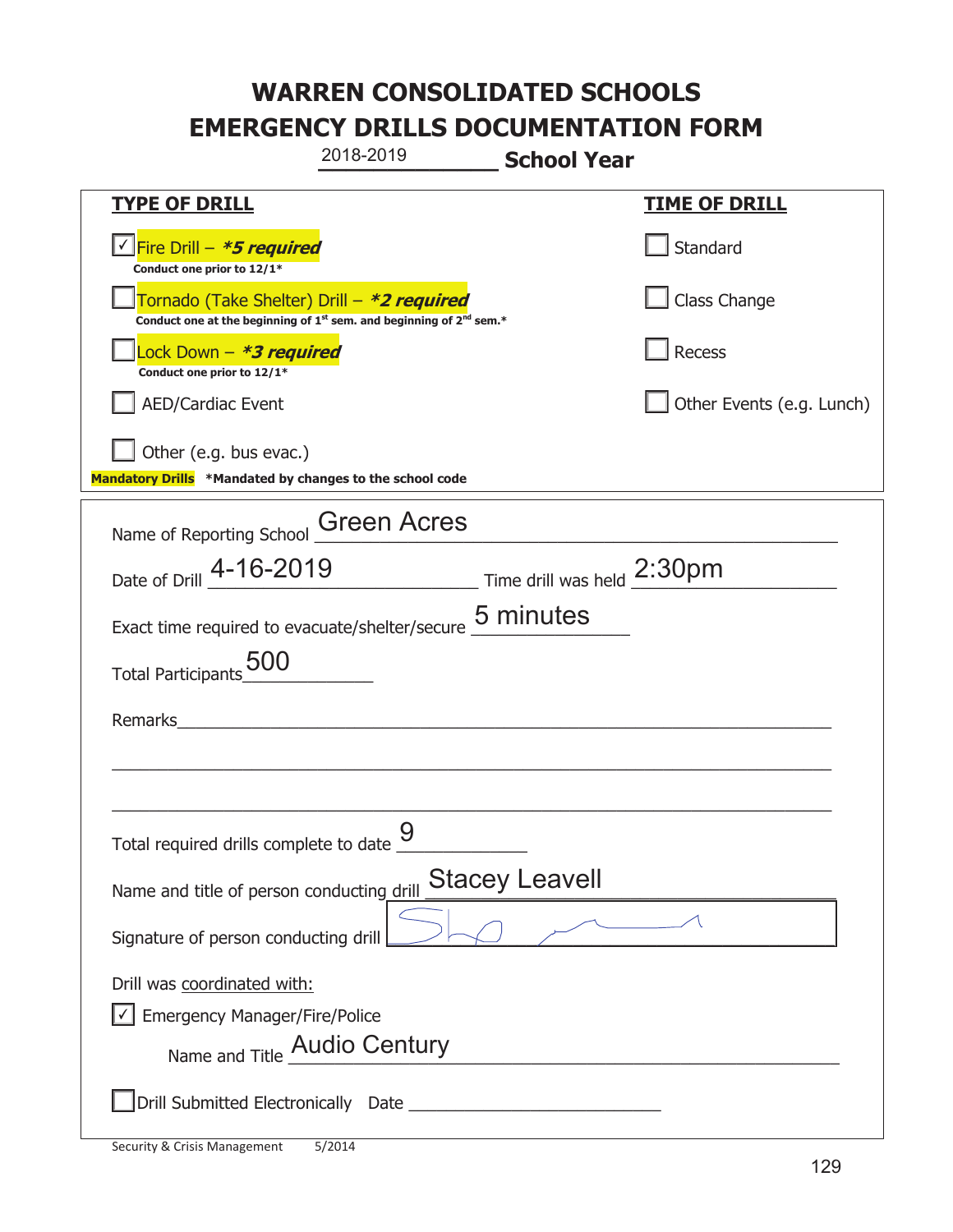|                                                                                    | 2018-2019                                                                                   | <b>School Year</b>          |                           |  |
|------------------------------------------------------------------------------------|---------------------------------------------------------------------------------------------|-----------------------------|---------------------------|--|
| <b>TYPE OF DRILL</b>                                                               |                                                                                             |                             | <u>TIME OF DRILL</u>      |  |
| Fire Drill - *5 required<br>Conduct one prior to 12/1*                             |                                                                                             |                             | Standard                  |  |
| Tornado (Take Shelter) Drill – *2 required                                         | Conduct one at the beginning of 1 <sup>st</sup> sem. and beginning of 2 <sup>nd</sup> sem.* |                             | Class Change              |  |
| Lock Down – <b>*<i>3 required</i></b><br>Conduct one prior to 12/1*                |                                                                                             |                             | Recess                    |  |
| <b>AED/Cardiac Event</b>                                                           |                                                                                             |                             | Other Events (e.g. Lunch) |  |
| Other (e.g. bus evac.)<br>Mandatory Drills *Mandated by changes to the school code |                                                                                             |                             |                           |  |
| Name of Reporting School Creen Acres                                               |                                                                                             |                             |                           |  |
| Date of Drill 3-6-2019                                                             |                                                                                             | Time drill was held 11:00am |                           |  |
| Exact time required to evacuate/shelter/secure 5 minutes                           |                                                                                             |                             |                           |  |
| <b>Total Participants</b>                                                          |                                                                                             |                             |                           |  |
| Remarks                                                                            |                                                                                             |                             |                           |  |
|                                                                                    |                                                                                             |                             |                           |  |
|                                                                                    |                                                                                             |                             |                           |  |
| Total required drills complete to date $\underline{\mathcal{8}}$                   |                                                                                             |                             |                           |  |
| Name and title of person conducting drill                                          |                                                                                             | <b>Stacey Leavell</b>       |                           |  |
| Signature of person conducting drill $\leq$                                        |                                                                                             |                             |                           |  |
| Drill was coordinated with:<br><b>Emergency Manager/Fire/Police</b>                |                                                                                             |                             |                           |  |
|                                                                                    |                                                                                             |                             |                           |  |
|                                                                                    |                                                                                             |                             |                           |  |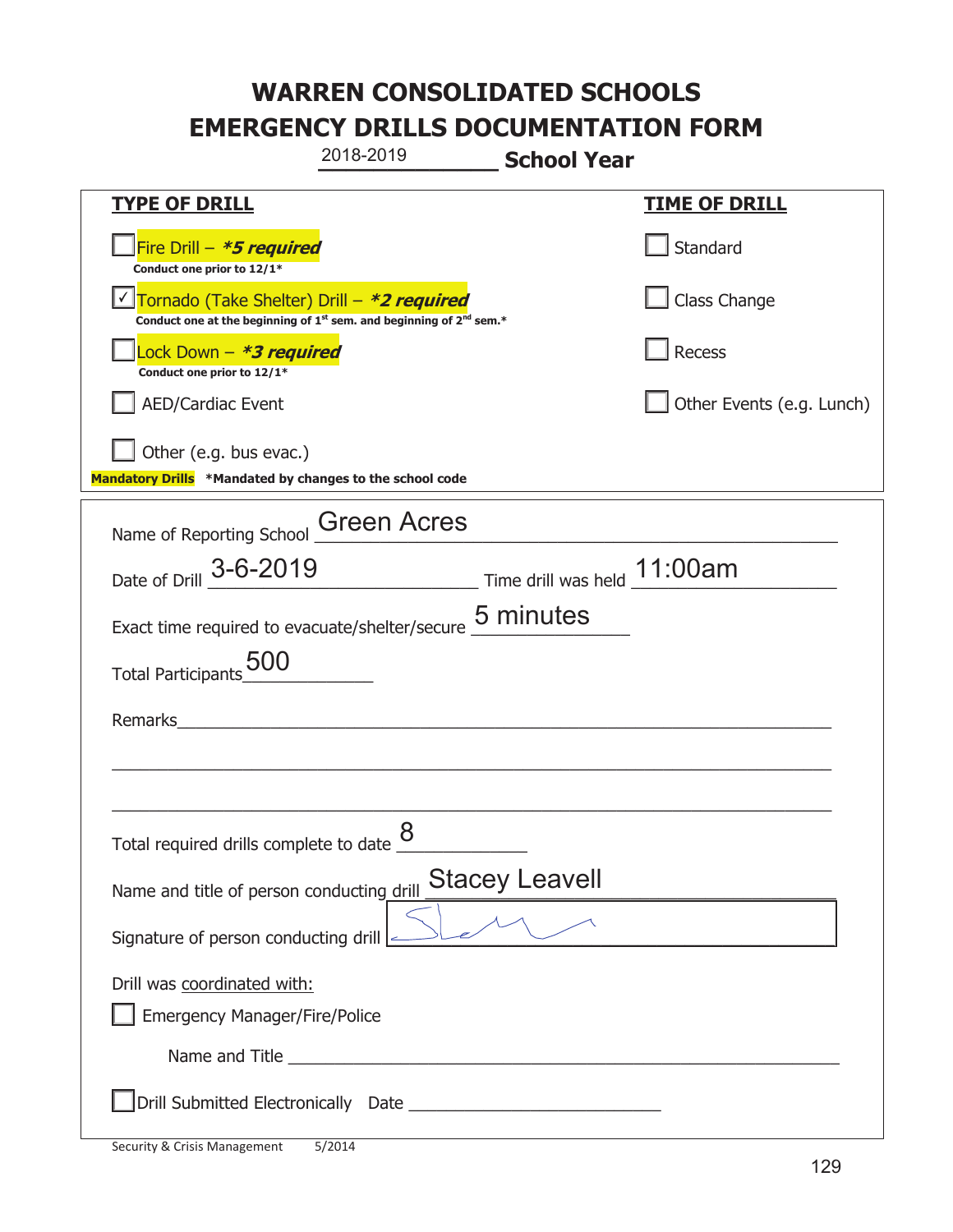|                                                                                    | 2018-2019                                                                                   | <b>School Year</b>    |                           |  |
|------------------------------------------------------------------------------------|---------------------------------------------------------------------------------------------|-----------------------|---------------------------|--|
| <b>TYPE OF DRILL</b>                                                               |                                                                                             |                       | <u>TIME OF DRILL</u>      |  |
| Fire Drill - *5 required<br>Conduct one prior to 12/1*                             |                                                                                             |                       | Standard                  |  |
| Tornado (Take Shelter) Drill – *2 required                                         | Conduct one at the beginning of 1 <sup>st</sup> sem. and beginning of 2 <sup>nd</sup> sem.* |                       | Class Change              |  |
| Lock Down $-$ *3 required<br>Conduct one prior to 12/1*                            |                                                                                             |                       | Recess                    |  |
| <b>AED/Cardiac Event</b>                                                           |                                                                                             |                       | Other Events (e.g. Lunch) |  |
| Other (e.g. bus evac.)<br>Mandatory Drills *Mandated by changes to the school code |                                                                                             |                       |                           |  |
| Name of Reporting School Green Acres                                               |                                                                                             |                       |                           |  |
| Date of Drill 2-27-2019 Time drill was held 10:00am                                |                                                                                             |                       |                           |  |
| Exact time required to evacuate/shelter/secure 5 minutes                           |                                                                                             |                       |                           |  |
| Total Participants                                                                 |                                                                                             |                       |                           |  |
|                                                                                    |                                                                                             |                       |                           |  |
|                                                                                    |                                                                                             |                       |                           |  |
|                                                                                    |                                                                                             |                       |                           |  |
| Total required drills complete to date $\frac{I}{I}$                               |                                                                                             |                       |                           |  |
| Name and title of person conducting drill                                          |                                                                                             | <b>Stacey Leavell</b> |                           |  |
| Signature of person conducting drill                                               |                                                                                             |                       |                           |  |
| Drill was coordinated with:<br><b>Emergency Manager/Fire/Police</b>                |                                                                                             |                       |                           |  |
|                                                                                    |                                                                                             |                       |                           |  |
|                                                                                    |                                                                                             |                       |                           |  |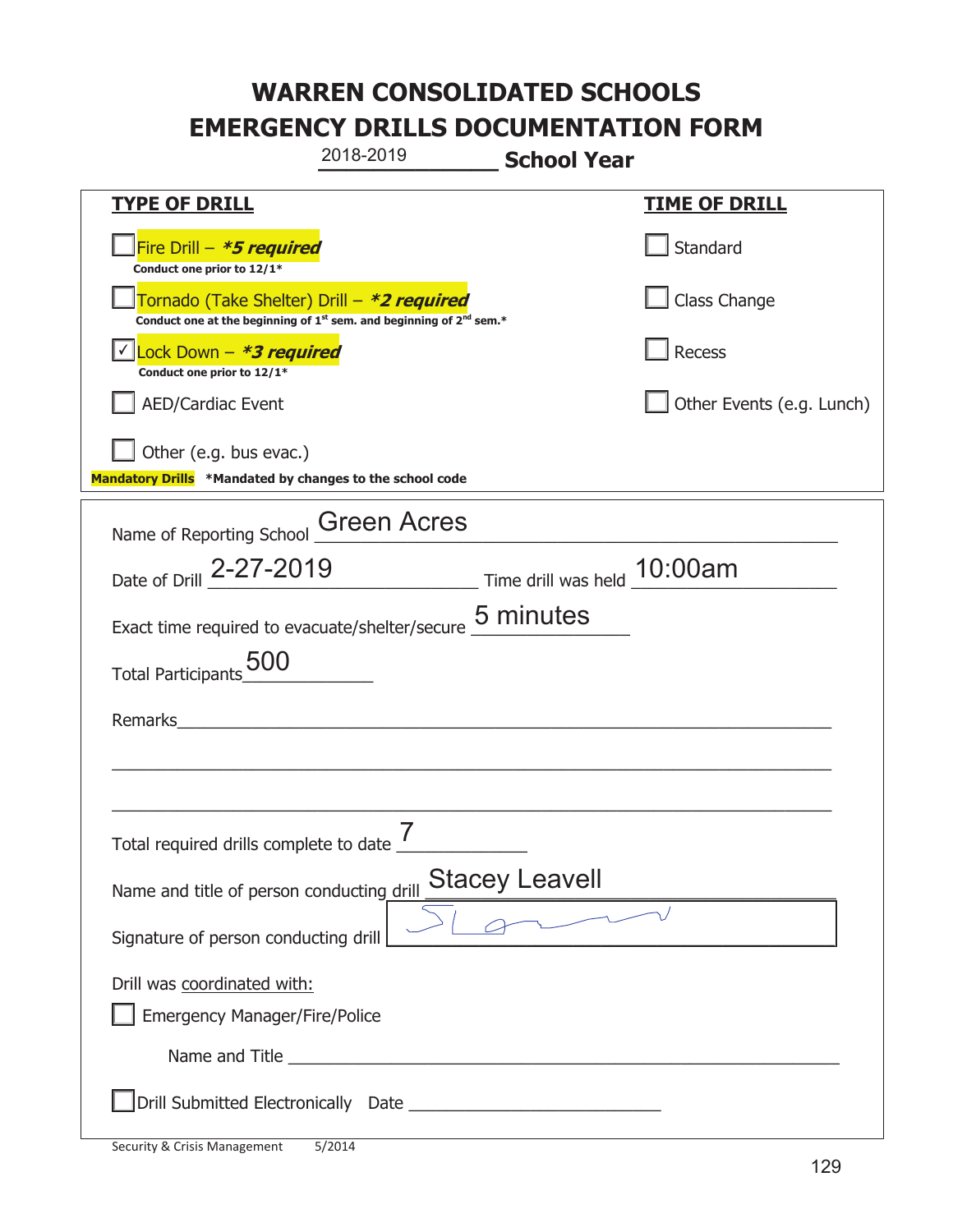|                                                                                    | 2018-2019                                                                                   | <b>School Year</b>                                                          |                           |
|------------------------------------------------------------------------------------|---------------------------------------------------------------------------------------------|-----------------------------------------------------------------------------|---------------------------|
| <b>TYPE OF DRILL</b>                                                               |                                                                                             |                                                                             | <u>TIME OF DRILL</u>      |
| Fire Drill - *5 required<br>Conduct one prior to 12/1*                             |                                                                                             |                                                                             | Standard                  |
| Tornado (Take Shelter) Drill – *2 required                                         | Conduct one at the beginning of 1 <sup>st</sup> sem. and beginning of 2 <sup>nd</sup> sem.* |                                                                             | Class Change              |
| Lock Down – <b>*<i>3 required</i></b><br>Conduct one prior to 12/1*                |                                                                                             |                                                                             | Recess                    |
| <b>AED/Cardiac Event</b>                                                           |                                                                                             |                                                                             | Other Events (e.g. Lunch) |
| Other (e.g. bus evac.)<br>Mandatory Drills *Mandated by changes to the school code |                                                                                             |                                                                             |                           |
| Name of Reporting School Creen Acres                                               |                                                                                             |                                                                             |                           |
| Date of Drill 1-10-2019                                                            |                                                                                             | $\overline{\phantom{a}}$ Time drill was held $\overline{\phantom{a}2:00pm}$ |                           |
| Exact time required to evacuate/shelter/secure 5 minutes                           |                                                                                             |                                                                             |                           |
| Total Participants                                                                 |                                                                                             |                                                                             |                           |
| Remarks                                                                            |                                                                                             |                                                                             |                           |
|                                                                                    |                                                                                             |                                                                             |                           |
|                                                                                    |                                                                                             |                                                                             |                           |
| Total required drills complete to date $\underline{\mathsf{6}}$                    |                                                                                             |                                                                             |                           |
| Name and title of person conducting drill                                          |                                                                                             | <b>Stacey Leavell</b>                                                       |                           |
| Signature of person conducting drill                                               |                                                                                             |                                                                             |                           |
| Drill was coordinated with:<br><b>Emergency Manager/Fire/Police</b>                |                                                                                             |                                                                             |                           |
|                                                                                    |                                                                                             |                                                                             |                           |
|                                                                                    |                                                                                             |                                                                             |                           |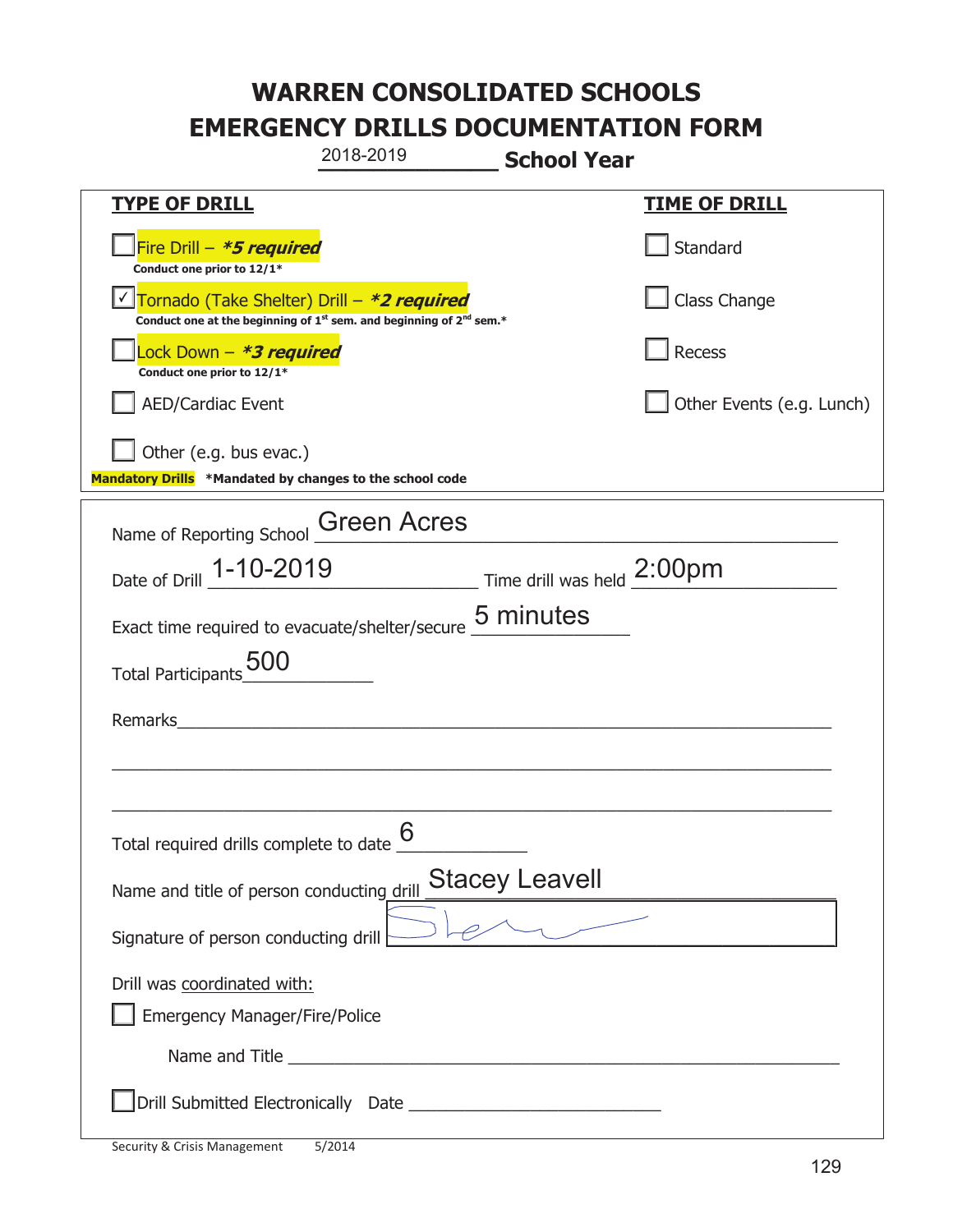|                                                                                    | 2018-2019                                                                                   | <b>School Year</b> |                           |
|------------------------------------------------------------------------------------|---------------------------------------------------------------------------------------------|--------------------|---------------------------|
| <b>TYPE OF DRILL</b>                                                               |                                                                                             |                    | <b>TIME OF DRILL</b>      |
| Fire Drill - *5 required<br>Conduct one prior to 12/1*                             |                                                                                             |                    | Standard                  |
| Tornado (Take Shelter) Drill – *2 required                                         | Conduct one at the beginning of 1 <sup>st</sup> sem. and beginning of 2 <sup>nd</sup> sem.* |                    | Class Change              |
| Lock Down - *3 required<br>Conduct one prior to 12/1*                              |                                                                                             |                    | Recess                    |
| <b>AED/Cardiac Event</b>                                                           |                                                                                             |                    | Other Events (e.g. Lunch) |
| Other (e.g. bus evac.)<br>Mandatory Drills *Mandated by changes to the school code |                                                                                             |                    |                           |
| Name of Reporting School                                                           | <b>Green Acres</b>                                                                          |                    |                           |
| Date of Drill 12-12-2018                                                           | $\frac{1}{200}$ Time drill was held $\frac{2:00 \text{pm}}{2}$                              |                    |                           |
| Exact time required to evacuate/shelter/secure 5 minutes                           |                                                                                             |                    |                           |
| <b>Total Participants</b>                                                          |                                                                                             |                    |                           |
| Remarks                                                                            |                                                                                             |                    |                           |
|                                                                                    |                                                                                             |                    |                           |
|                                                                                    |                                                                                             |                    |                           |
| Total required drills complete to date $\underline{\mathsf{5}}$                    |                                                                                             |                    |                           |
| Name and title of person conducting drill                                          |                                                                                             | Stacey Leavell     |                           |
| Signature of person conducting drill                                               |                                                                                             |                    |                           |
| Drill was coordinated with:<br><b>Emergency Manager/Fire/Police</b>                |                                                                                             |                    |                           |
|                                                                                    |                                                                                             |                    |                           |
|                                                                                    |                                                                                             |                    |                           |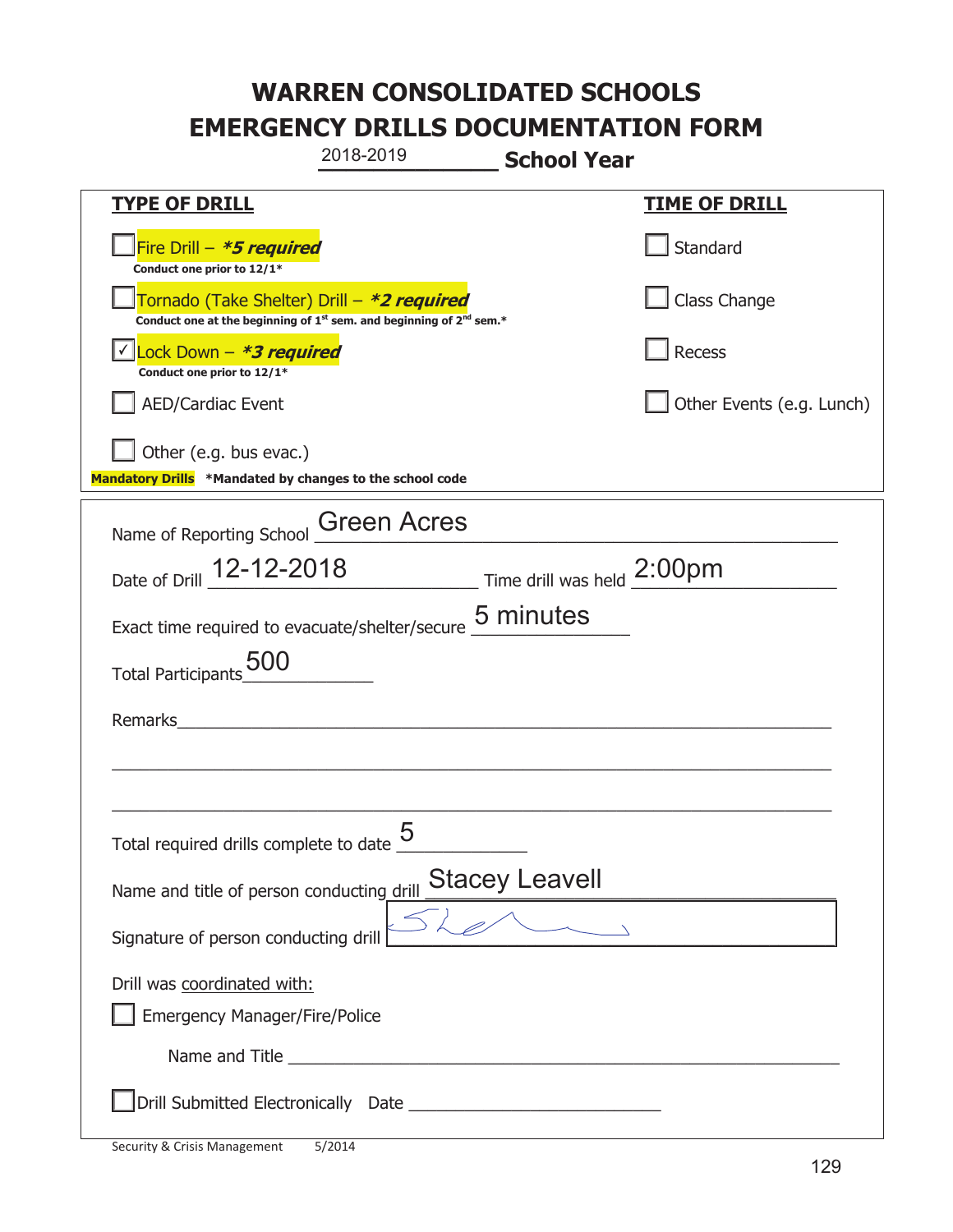|                                                                                            | 2018-2019                                                                                                             | <b>School Year</b>    |                           |
|--------------------------------------------------------------------------------------------|-----------------------------------------------------------------------------------------------------------------------|-----------------------|---------------------------|
| <b>TYPE OF DRILL</b>                                                                       |                                                                                                                       |                       | <b>TIME OF DRILL</b>      |
| <u>√ <mark>Fire Drill – <i>*<b>5 required</b></i></mark></u><br>Conduct one prior to 12/1* |                                                                                                                       |                       | Standard                  |
| Tornado (Take Shelter) Drill – *2 required                                                 | Conduct one at the beginning of $1^{st}$ sem. and beginning of $2^{nd}$ sem.*                                         |                       | Class Change              |
| Lock Down - *3 required<br>Conduct one prior to 12/1*                                      |                                                                                                                       |                       | <b>Recess</b>             |
| <b>AED/Cardiac Event</b>                                                                   |                                                                                                                       |                       | Other Events (e.g. Lunch) |
| Other (e.g. bus evac.)<br>Mandatory Drills *Mandated by changes to the school code         |                                                                                                                       |                       |                           |
| Name of Reporting School Green Acres                                                       |                                                                                                                       |                       |                           |
| Date of Drill 11-4-2018 Time drill was held 9:45am                                         |                                                                                                                       |                       |                           |
| Exact time required to evacuate/shelter/secure 5 minutes                                   |                                                                                                                       |                       |                           |
| Total Participants_500                                                                     |                                                                                                                       |                       |                           |
| Remarks                                                                                    | <u> 1980 - Jan Samuel Barbara, martin a shekara 1980 - An tsara 1980 - An tsara 1980 - An tsara 1980 - An tsara 1</u> |                       |                           |
|                                                                                            |                                                                                                                       |                       |                           |
|                                                                                            |                                                                                                                       |                       |                           |
| Total required drills complete to date $\underline{\mathcal{4}}$                           |                                                                                                                       |                       |                           |
| Name and title of person conducting drill                                                  |                                                                                                                       | <b>Stacey Leavell</b> |                           |
| Signature of person conducting drill                                                       |                                                                                                                       |                       |                           |
| Drill was coordinated with:                                                                |                                                                                                                       |                       |                           |
| <b>Emergency Manager/Fire/Police</b>                                                       |                                                                                                                       |                       |                           |
| Name and Title Audio Century                                                               |                                                                                                                       |                       |                           |
|                                                                                            |                                                                                                                       |                       |                           |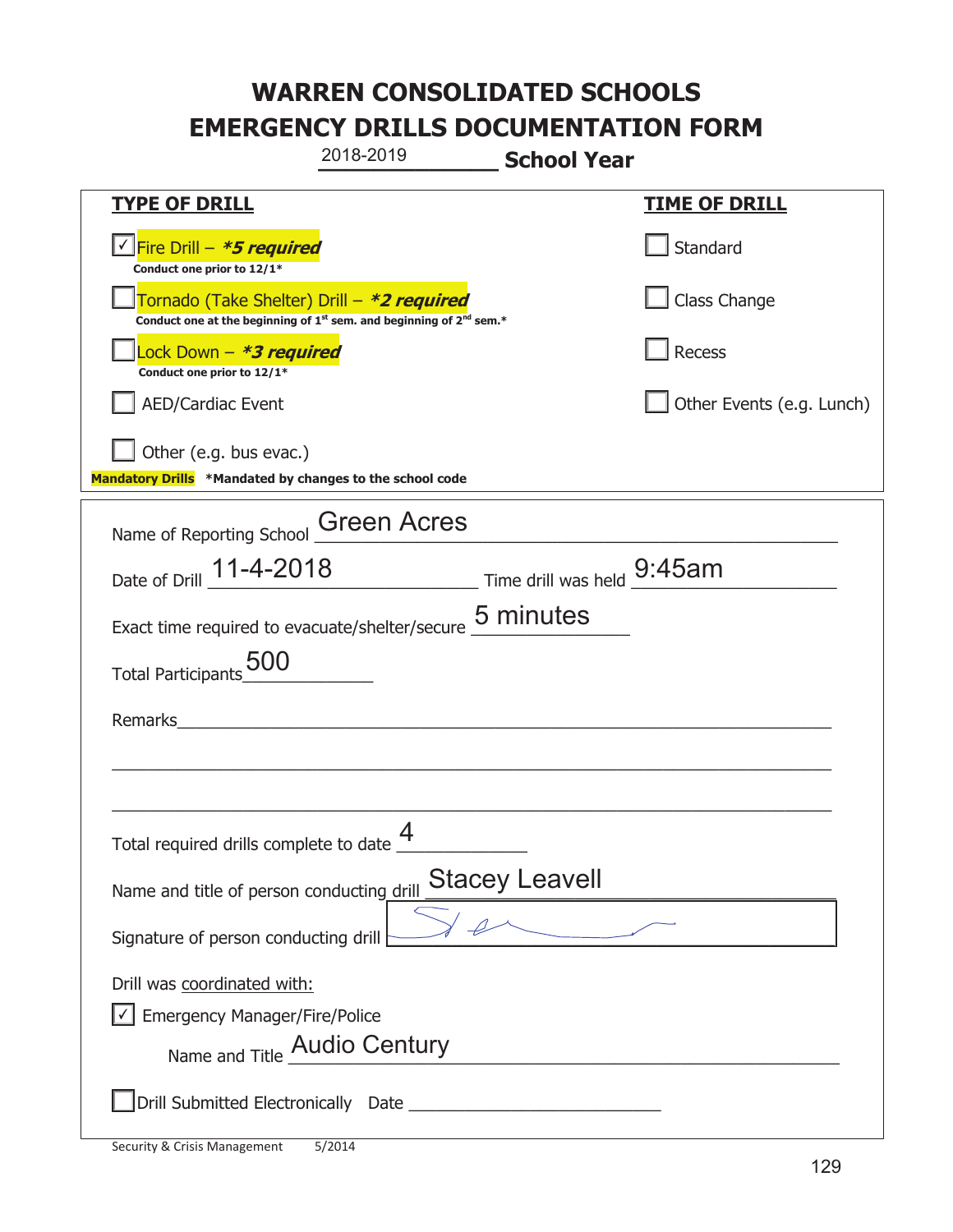|                                                                                    | 2018-2019                                                                                   | <b>School Year</b>    |                           |
|------------------------------------------------------------------------------------|---------------------------------------------------------------------------------------------|-----------------------|---------------------------|
| <b>TYPE OF DRILL</b>                                                               |                                                                                             |                       | <b>TIME OF DRILL</b>      |
| √ Fire Drill – <b>*5 required</b><br>Conduct one prior to 12/1*                    |                                                                                             |                       | Standard                  |
| Tornado (Take Shelter) Drill – *2 required                                         | Conduct one at the beginning of 1 <sup>st</sup> sem. and beginning of 2 <sup>nd</sup> sem.* |                       | Class Change              |
| Lock Down - <b>*3 required</b><br>Conduct one prior to 12/1*                       |                                                                                             |                       | Recess                    |
| <b>AED/Cardiac Event</b>                                                           |                                                                                             |                       | Other Events (e.g. Lunch) |
| Other (e.g. bus evac.)<br>Mandatory Drills *Mandated by changes to the school code |                                                                                             |                       |                           |
| Name of Reporting School Green Acres                                               |                                                                                             |                       |                           |
| Date of Drill 10-17-2018                                                           | $\frac{1:30 \text{pm}}{2}$ Time drill was held $\frac{1:30 \text{pm}}{2}$                   |                       |                           |
| Exact time required to evacuate/shelter/secure 5 minutes                           |                                                                                             |                       |                           |
| <b>Total Participants</b>                                                          |                                                                                             |                       |                           |
| Remarks                                                                            | <u> 1980 - John Stein, Amerikaansk politiker (</u>                                          |                       |                           |
|                                                                                    |                                                                                             |                       |                           |
|                                                                                    |                                                                                             |                       |                           |
| Total required drills complete to date $\overline{\mathbb{3}}$                     |                                                                                             |                       |                           |
| Name and title of person conducting drill                                          |                                                                                             | <b>Stacey Leavell</b> |                           |
| Signature of person conducting drill                                               |                                                                                             |                       |                           |
| Drill was coordinated with:                                                        |                                                                                             |                       |                           |
| <b>Emergency Manager/Fire/Police</b>                                               |                                                                                             |                       |                           |
| Name and Title Audio Century                                                       |                                                                                             |                       |                           |
|                                                                                    |                                                                                             |                       |                           |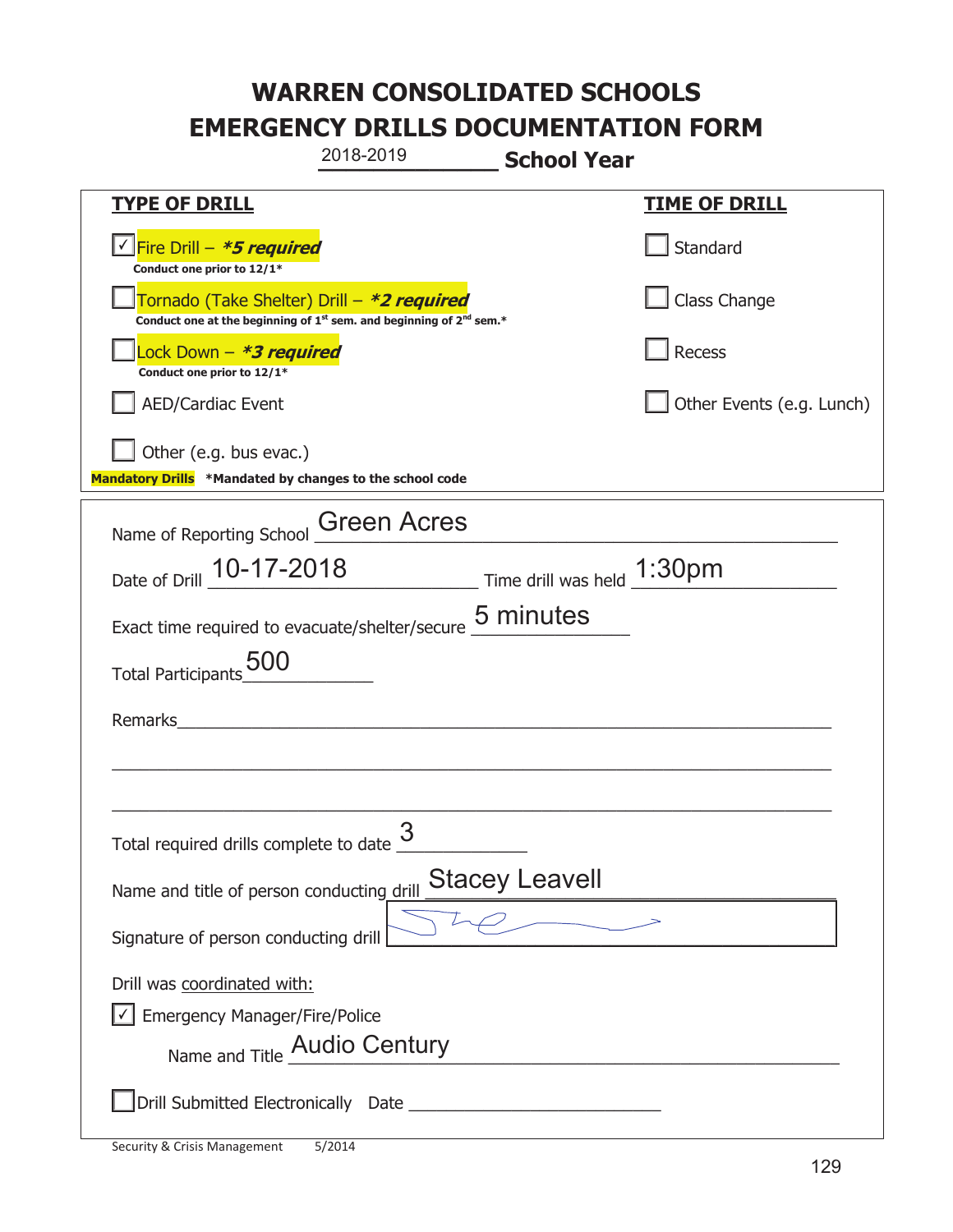|                                                                                    | 2018-2019                                                                                   | <b>School Year</b>                                          |                           |  |
|------------------------------------------------------------------------------------|---------------------------------------------------------------------------------------------|-------------------------------------------------------------|---------------------------|--|
| <b>TYPE OF DRILL</b>                                                               |                                                                                             |                                                             | <u>TIME OF DRILL</u>      |  |
| Fire Drill - *5 required<br>Conduct one prior to 12/1*                             |                                                                                             |                                                             | Standard                  |  |
| Tornado (Take Shelter) Drill – *2 required                                         | Conduct one at the beginning of 1 <sup>st</sup> sem. and beginning of 2 <sup>nd</sup> sem.* |                                                             | Class Change              |  |
| Lock Down - *3 required<br>Conduct one prior to 12/1*                              |                                                                                             |                                                             | Recess                    |  |
| <b>AED/Cardiac Event</b>                                                           |                                                                                             |                                                             | Other Events (e.g. Lunch) |  |
| Other (e.g. bus evac.)<br>Mandatory Drills *Mandated by changes to the school code |                                                                                             |                                                             |                           |  |
| Name of Reporting School Creen Acres                                               |                                                                                             |                                                             |                           |  |
| Date of Drill 10-2-2018                                                            |                                                                                             | $\frac{1.15}{1.15}$ Time drill was held $\frac{1.15}{1.15}$ |                           |  |
| Exact time required to evacuate/shelter/secure 5 minutes                           |                                                                                             |                                                             |                           |  |
| <b>Total Participants</b>                                                          |                                                                                             |                                                             |                           |  |
| Remarks                                                                            |                                                                                             |                                                             |                           |  |
|                                                                                    |                                                                                             |                                                             |                           |  |
|                                                                                    |                                                                                             |                                                             |                           |  |
| Total required drills complete to date $\leq$                                      |                                                                                             |                                                             |                           |  |
| Name and title of person conducting drill                                          |                                                                                             | <b>Stacey Leavell</b>                                       |                           |  |
| Signature of person conducting drill                                               |                                                                                             |                                                             |                           |  |
| Drill was coordinated with:<br><b>Emergency Manager/Fire/Police</b>                |                                                                                             |                                                             |                           |  |
|                                                                                    |                                                                                             |                                                             |                           |  |
|                                                                                    |                                                                                             |                                                             |                           |  |